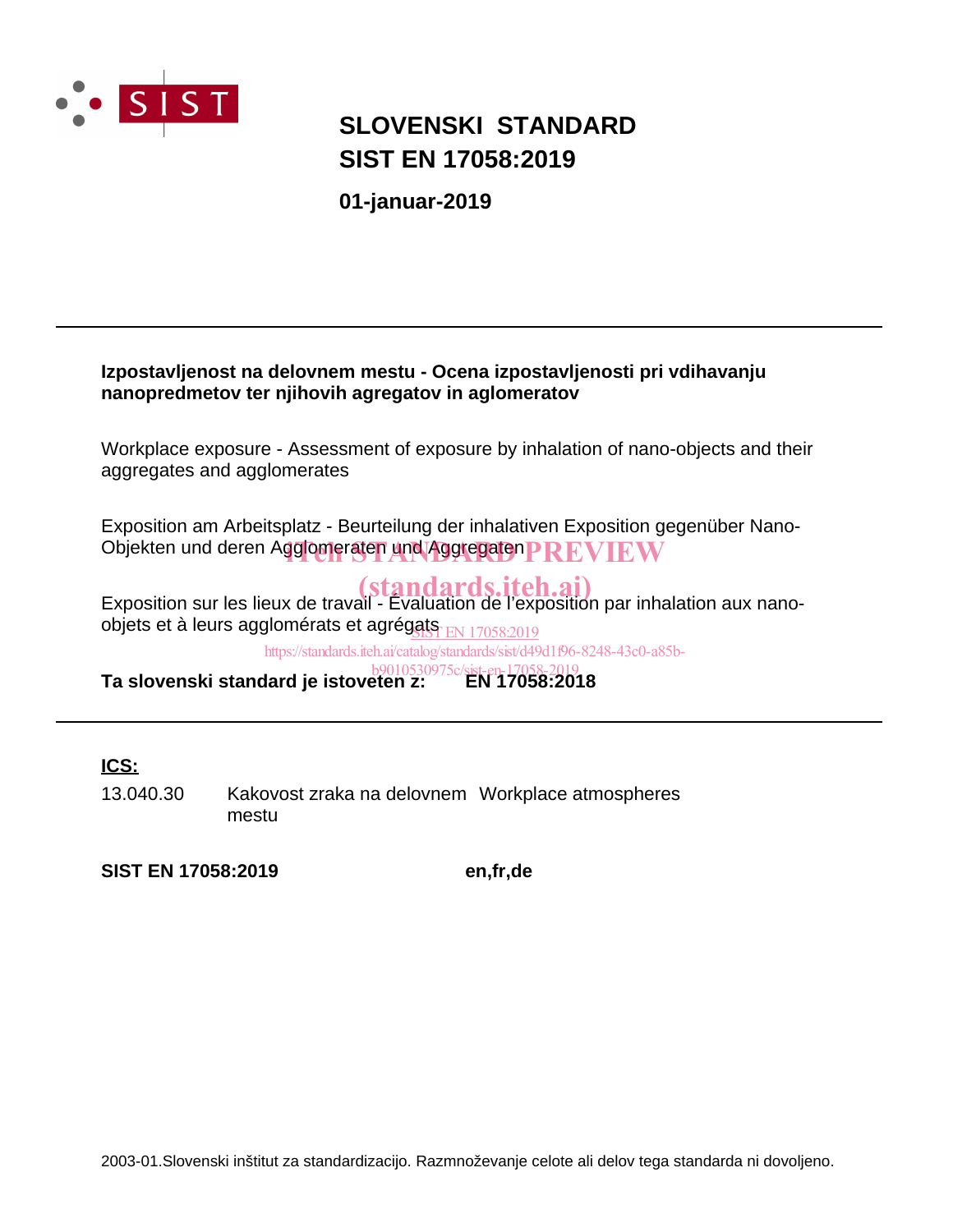

## iTeh STANDARD PREVIEW (standards.iteh.ai)

SIST EN 17058:2019 https://standards.iteh.ai/catalog/standards/sist/d49d1f96-8248-43c0-a85bb9010530975c/sist-en-17058-2019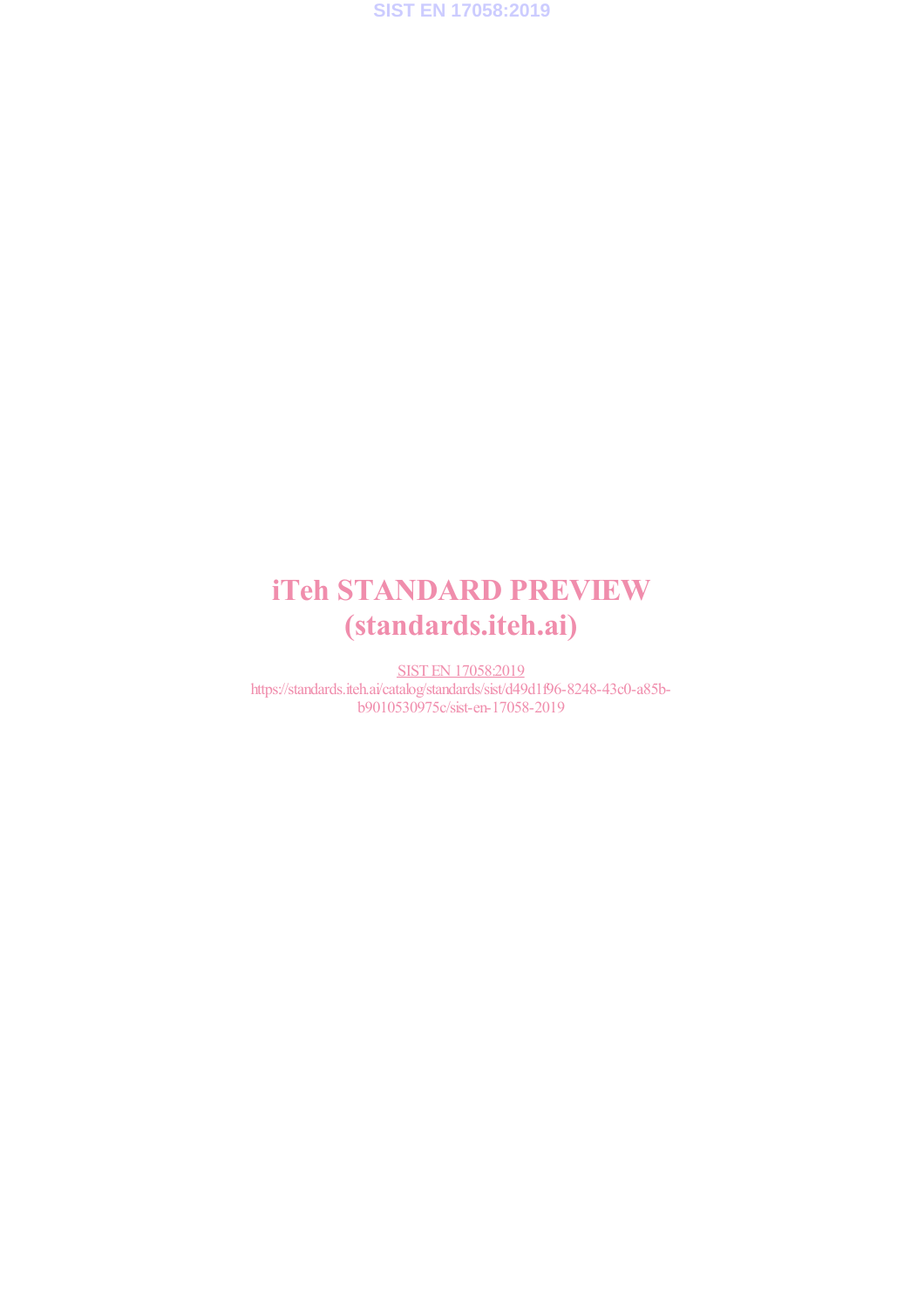#### **SIST EN 17058:2019**

# EUROPEAN STANDARD NORME EUROPÉENNE EUROPÄISCHE NORM

## **EN 17058**

November 2018

ICS 13.040.30

English Version

### Workplace exposure - Assessment of exposure by inhalation of nano-objects and their aggregates and agglomerates

Exposition sur les lieux de travail - Évaluation de l'exposition par inhalation aux nano-objets et à leurs agrégats et agglomérats

 Exposition am Arbeitsplatz - Beurteilung der inhalativen Exposition gegenüber Nanoobjekten und deren Aggregaten und Agglomeraten

This European Standard was approved by CEN on 25 June 2018.

CEN members are bound to comply with the CEN/CENELEC Internal Regulations which stipulate the conditions for giving this European Standard the status of a national standard without any alteration. Up-to-date lists and bibliographical references concerning such national standards may be obtained on application to the CEN-CENELEC Management Centre or to any CEN member.

### iTeh STANDARD PREVIEW

This European Standard exists in three official versions (English, French, German). A version in any other language made by This European Standard exists in three official versions (English, French, German). A version in any other language made by<br>translation under the responsibility of a CEN member into its own language and notified to the CEN Centre has the same status as the official versions.

CEN members are the national standards bodies of Austria, Belgium, Bulgaria, Croatia, Cyprus, Czech Republic, Denmark, Estonia, Finland, Former Yugoslav Republic of Macedonia, Feance, Germany, Greece, Hungary, Teland, Ireland, Italy, Latvia, Lithuania, Luxembourg, Malta, Netherlands, Norway<mark>, Poland, Portugal, Romania, Setbia</mark>, Slovakia, Slovenia, Spain, Sweden, Switzerland, Turkey and United Kingdom.



EUROPEAN COMMITTEE FOR STANDARDIZATION COMITÉ EUROPÉEN DE NORMALISATION EUROPÄISCHES KOMITEE FÜR NORMUNG

**CEN-CENELEC Management Centre: Rue de la Science 23, B-1040 Brussels**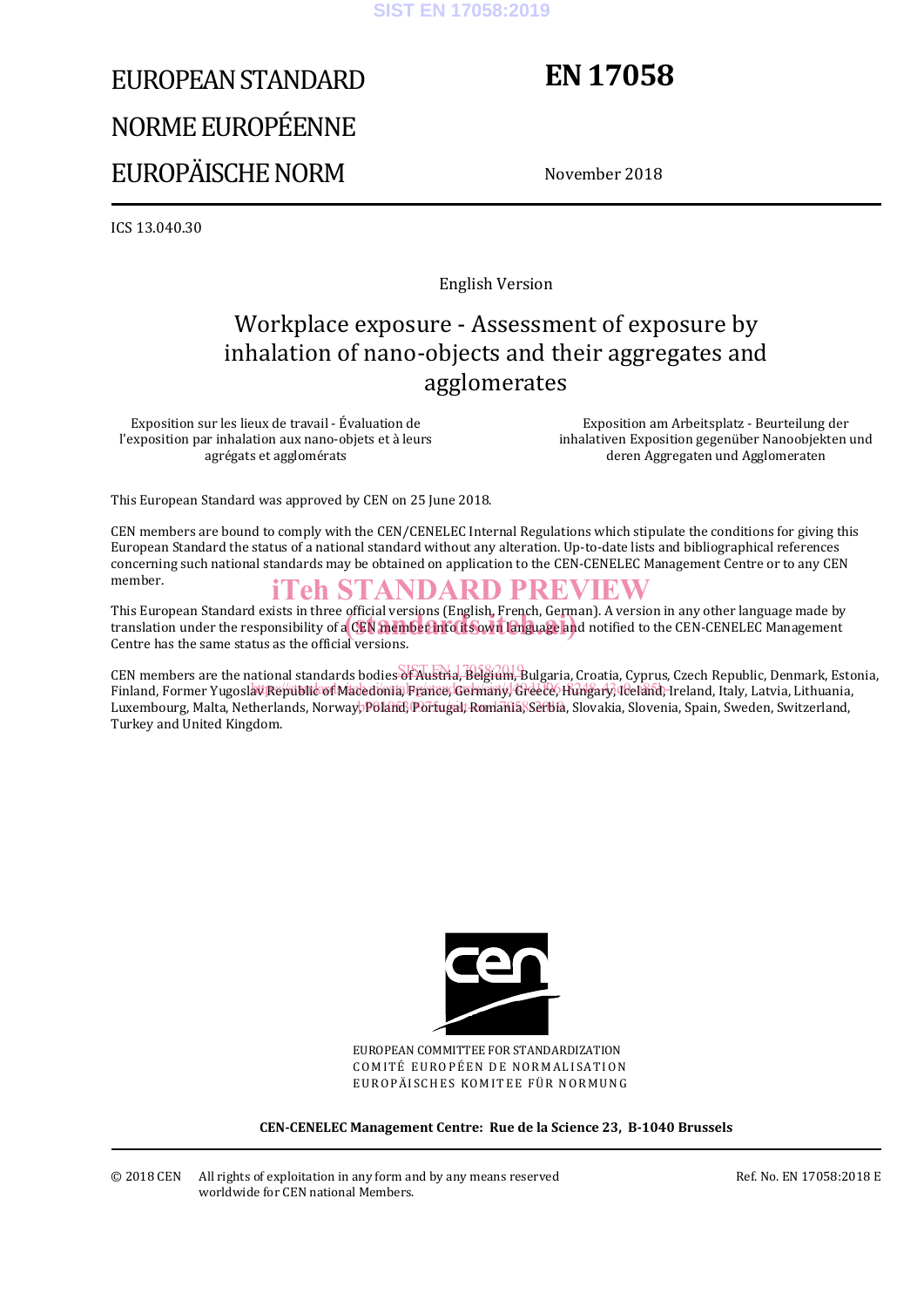### **SIST EN 17058:2019**

### EN 17058:2018 (E)

### **Contents**

| 1     |                                                                                      |  |  |
|-------|--------------------------------------------------------------------------------------|--|--|
| 2     |                                                                                      |  |  |
| 3     |                                                                                      |  |  |
| 4     |                                                                                      |  |  |
| 5     |                                                                                      |  |  |
| 5.1   |                                                                                      |  |  |
| 5.1.1 |                                                                                      |  |  |
| 5.1.2 |                                                                                      |  |  |
| 5.2   |                                                                                      |  |  |
| 5.3   |                                                                                      |  |  |
| 5.3.1 |                                                                                      |  |  |
| 5.3.2 | Initial assessment - Determination of the potential for release and emission of NOAA |  |  |
| 5.3.3 |                                                                                      |  |  |
| 5.3.4 |                                                                                      |  |  |
|       |                                                                                      |  |  |
|       |                                                                                      |  |  |
| 6     | Embedding of levels of exposure assessment in a tiered-approach framework  21        |  |  |
| 6.1   |                                                                                      |  |  |
| 6.2   |                                                                                      |  |  |
| 6.3   |                                                                                      |  |  |
| 6.3.1 |                                                                                      |  |  |
| 6.3.2 |                                                                                      |  |  |
| 6.3.3 |                                                                                      |  |  |
| 6.3.4 |                                                                                      |  |  |
|       |                                                                                      |  |  |
| A.1   |                                                                                      |  |  |
| A.2   |                                                                                      |  |  |
|       |                                                                                      |  |  |
| A.2.2 |                                                                                      |  |  |
| A.2.3 |                                                                                      |  |  |
| A.2.4 |                                                                                      |  |  |
| A.2.5 |                                                                                      |  |  |
| A.2.6 |                                                                                      |  |  |
| A.2.7 |                                                                                      |  |  |
| A.2.8 |                                                                                      |  |  |
| A.3   |                                                                                      |  |  |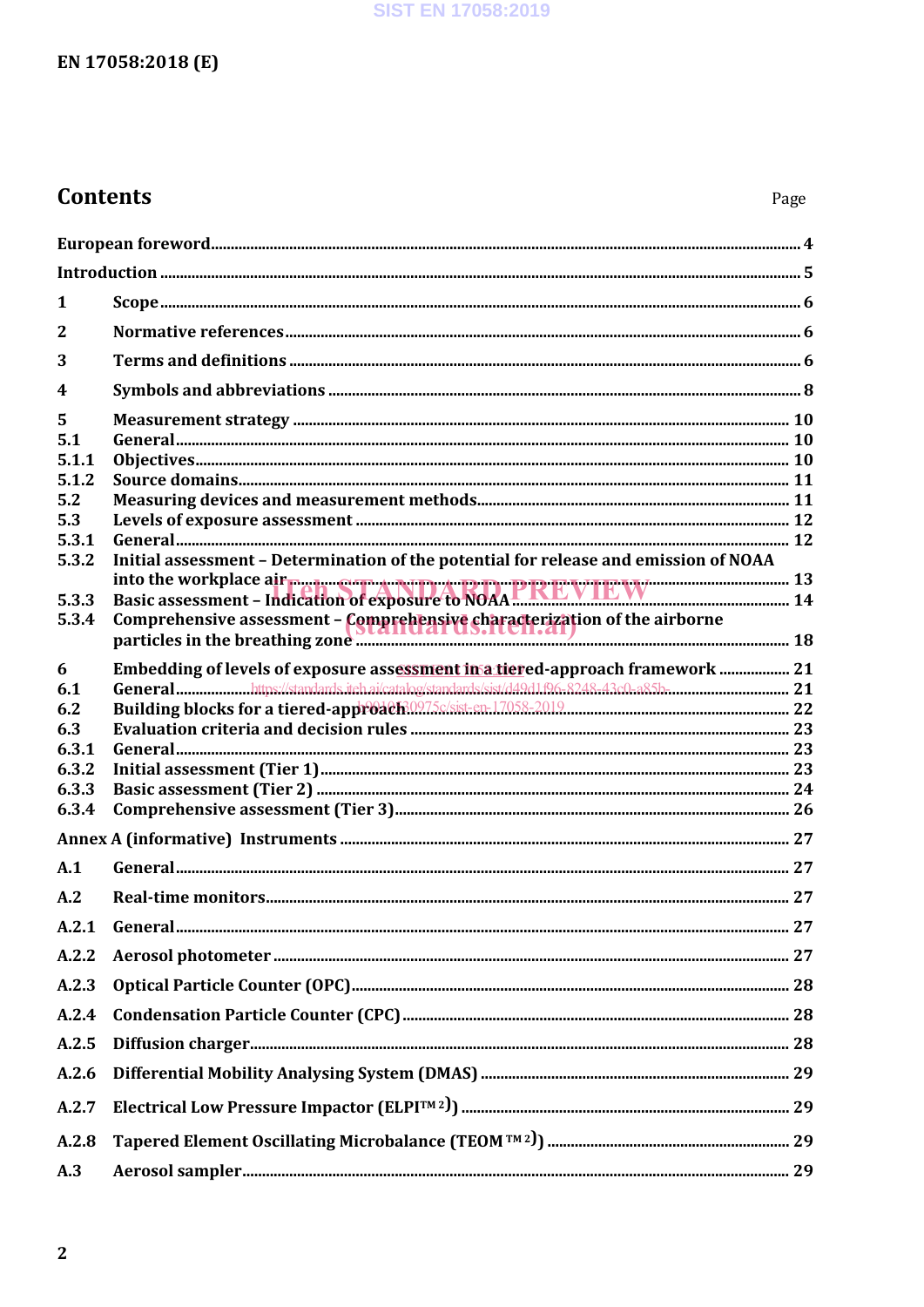| A.4             |                                                                                             |  |
|-----------------|---------------------------------------------------------------------------------------------|--|
|                 | Annex B (informative) Checklist for minimum required information during the initial         |  |
|                 | Annex C (informative) Template for contextual information for comprehensive assessment      |  |
| C.1             |                                                                                             |  |
| C <sub>12</sub> |                                                                                             |  |
|                 |                                                                                             |  |
| D.1             |                                                                                             |  |
| D.2             |                                                                                             |  |
| D.2.1           |                                                                                             |  |
| D.3             |                                                                                             |  |
|                 |                                                                                             |  |
|                 | Annex F (informative) Example for calculation of fraction deposited in the gas exchange     |  |
| F.1             |                                                                                             |  |
| F <sub>12</sub> |                                                                                             |  |
| F.2.1           | Particle size distribution TANDARD PREVIEW                                                  |  |
| F.2.2           |                                                                                             |  |
|                 |                                                                                             |  |
|                 | F.2.2.2 Particle size distribution $\frac{1}{20010530975c\sqrt{\text{stat}}-en}$ 17058-2019 |  |
| F.3             | Estimation of the fraction of particles deposited in a region of the respiratory tract 45   |  |
| F.3.1           |                                                                                             |  |
| F.3.2           |                                                                                             |  |
| F.4             |                                                                                             |  |
| F.5             |                                                                                             |  |
|                 |                                                                                             |  |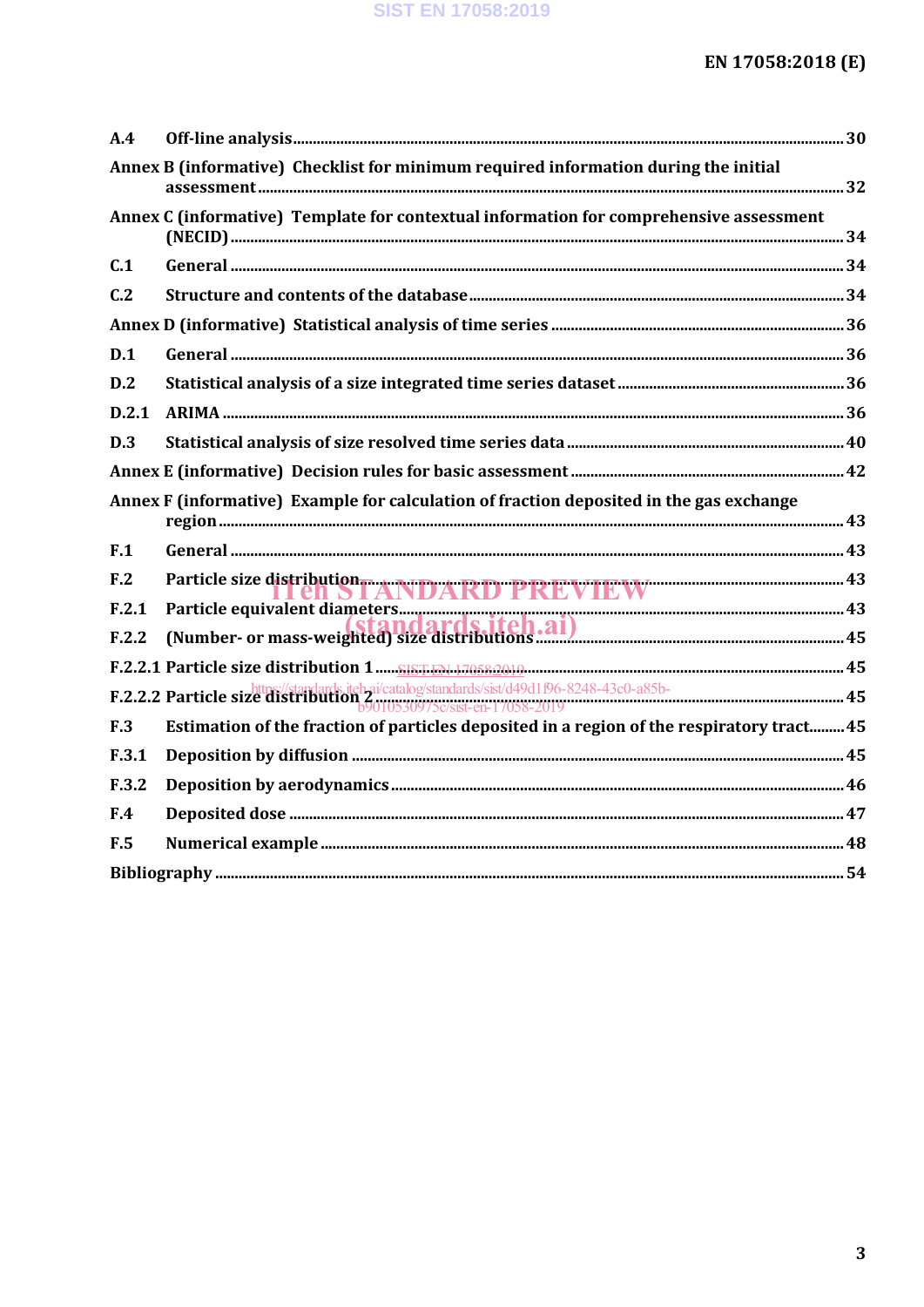### **European foreword**

This document (EN 17058:2018) has been prepared by Technical Committee CEN/TC 137 "Assessment of workplace exposure to chemical and biological agents", the secretariat of which is held by DIN.

This European Standard shall be given the status of a national standard, either by publication of an identical text or by endorsement, at the latest by May 2019, and conflicting national standards shall be withdrawn at the latest by May 2019.

Attention is drawn to the possibility that some of the elements of this document may be the subject of patent rights. CEN shall not be held responsible for identifying any or all such patent rights.

This document has been prepared under a standardization request given to CEN by the European Commission and the European Free Trade Association.

According to the CEN-CENELEC Internal Regulations, the national standards organisations of the following countries are bound to implement this European Standard: Austria, Belgium, Bulgaria, Croatia, Cyprus, Czech Republic, Denmark, Estonia, Finland, Former Yugoslav Republic of Macedonia, France, Germany, Greece, Hungary, Iceland, Ireland, Italy, Latvia, Lithuania, Luxembourg, Malta, Netherlands, Norway, Poland, Portugal, Romania, Serbia, Slovakia, Slovenia, Spain, Sweden, Switzerland, Turkey and the United Kingdom.

## iTeh STANDARD PREVIEW (standards.iteh.ai)

SIST EN 17058:2019 https://standards.iteh.ai/catalog/standards/sist/d49d1f96-8248-43c0-a85bb9010530975c/sist-en-17058-2019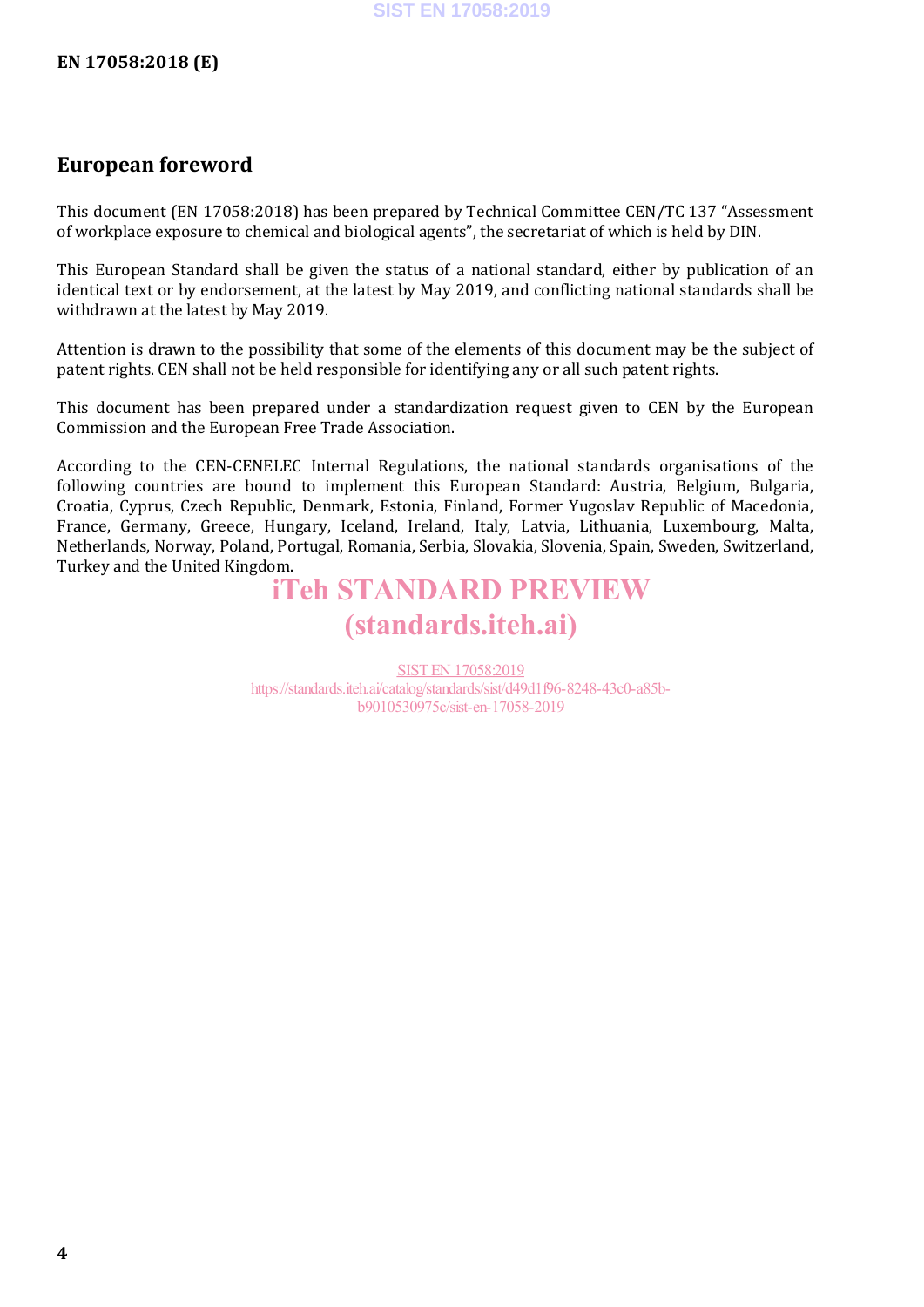### **Introduction**

The rapidly advancing field of nanotechnologies and concern on its potential impact on occupational health and safety has initiated efforts by Standardization bodies to provide guidance how health and safety issues can be appropriately addressed. ISO has published a series of documents, which focus on various aspects of exposure and risk assessment and risk mitigation, for example, ISO/TR 12885 [1], ISO/TS 12901-1 [2], ISO/TS 12901-2 [3].

The present document focuses on the assessment of occupational exposure by inhalation of nanoobjects and their aggregates and agglomerates (NOAA). In general the objectives of an exposure assessment can vary widely and can include exposure exploration and determination, evaluation of the effectiveness of exposure control measures, check for compliance with any occupational exposure limit or other benchmark level, and can contribute to risk assessment and epidemiological studies. The measurement strategy used for the assessment will depend amongst other factors on the objective of the assessment. ISO/TS 12901-1 for example, provides guidance for the measurement strategy for evaluation controls. No EU legal workplace exposure limits for NOAA are established at the time of the publication of this European Standard. However, existing non-nano OELs for many substances are in force and these are measured as prescribed in national regulations/EN 689. Therefore, this document concerns the elements of exposure assessment and provides guidance for various applications. In addition, CEN has published documents (EN 16897 [4], EN 16966) that provide guidance of the use of commonly used devices for detection of nano-sized and submicron-sized aerosols using different metrics in the workplace air.

## iTeh STANDARD PREVIEW (standards.iteh.ai)

SIST EN 17058:2019 https://standards.iteh.ai/catalog/standards/sist/d49d1f96-8248-43c0-a85bb9010530975c/sist-en-17058-2019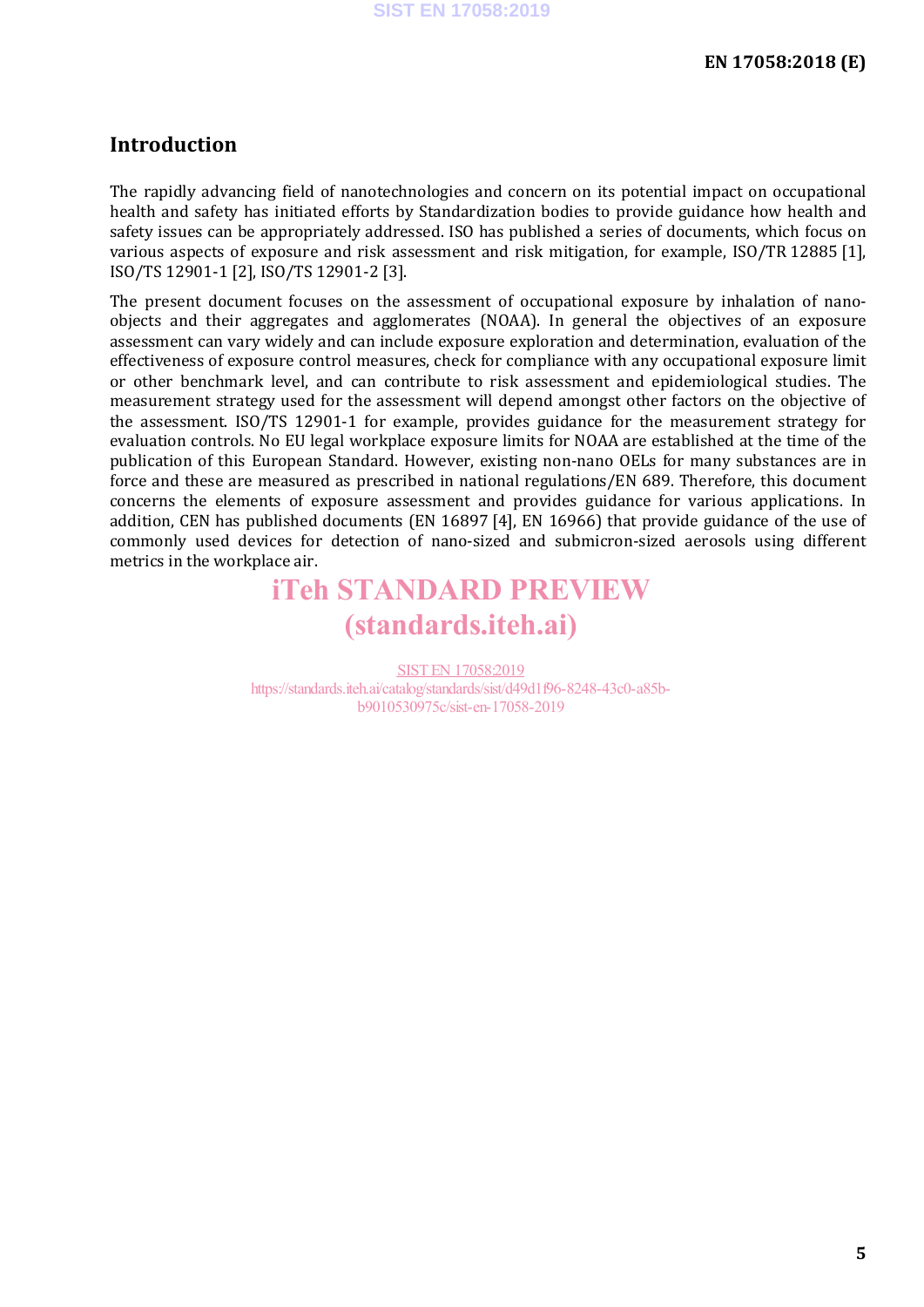### **1 Scope**

This European Standard provides guidelines to assess workplace exposure by inhalation of nanoobjects and their aggregates and agglomerates (NOAA). It contains guidance on the sampling and measurement strategies to adopt and methods for data evaluation.

While the focus of this document is on the assessment of nano-objects, the approach is also applicable for exposure to the associated aggregates and agglomerates, i.e. NOAA, and particles released from nanocomposites and nano-enabled products.

### **2 Normative references**

The following documents are referred to in the text in such a way that some or all of their content constitutes requirements of this document. For dated references, only the edition cited applies. For undated references, the latest edition of the referenced document (including any amendments) applies.

EN 1540, *Workplace exposure — Terminology*

EN 689:2018, *Workplace atmospheres — Guidance for the assessment of exposure by inhalation to chemical agents for comparison with limit values and measurement strategy*

EN 16966:2018, *Workplace exposure — Metrics to be used for the measurements of exposure to inhaled nanoparticles (nano-objects and nanostructured materials) such as mass concentration, number*   $\emph{concentration}$  and surface area concentration NDARD PREVIEW

#### **3 Terms and definitions** (standards.iteh.ai)

For the purposes of this document, the term<u>s and definitions</u> given in EN 1540, EN 16966 and the following apply. https://standards.iteh.ai/catalog/standards/sist/d49d1f96-8248-43c0-a85b-

Note 1 to entry: With regard to EN 16966, in particular, the following terms are used in this document: agglomerate, aggregate, BET method, nanomaterial, nano-object, nanoscale, particle aerodynamic diameter, particle diffusive diameter, particle mobility diameter, particle and primary particle.

ISO and IEC maintain terminological databases for use in standardization at the following addresses:

- IEC Electropedia: available at http://www.electropedia.org/
- ISO Online browsing platform: available at http://www.iso.org/obp

### **3.1**

**appraiser**

person who is sufficiently trained and experienced in occupational hygiene principles, working and measurement techniques, to conduct the part of the assessment he or she is performing according to the state of the art

Note 1 to entry: The appraiser may be supported by a team of qualified persons.

[SOURCE: EN 689:2018, 3.1.1]

### **3.2**

### **background measurement**

background particle measurement

measurement of the particle concentration, at a location or a time not affected by the activity/process under investigation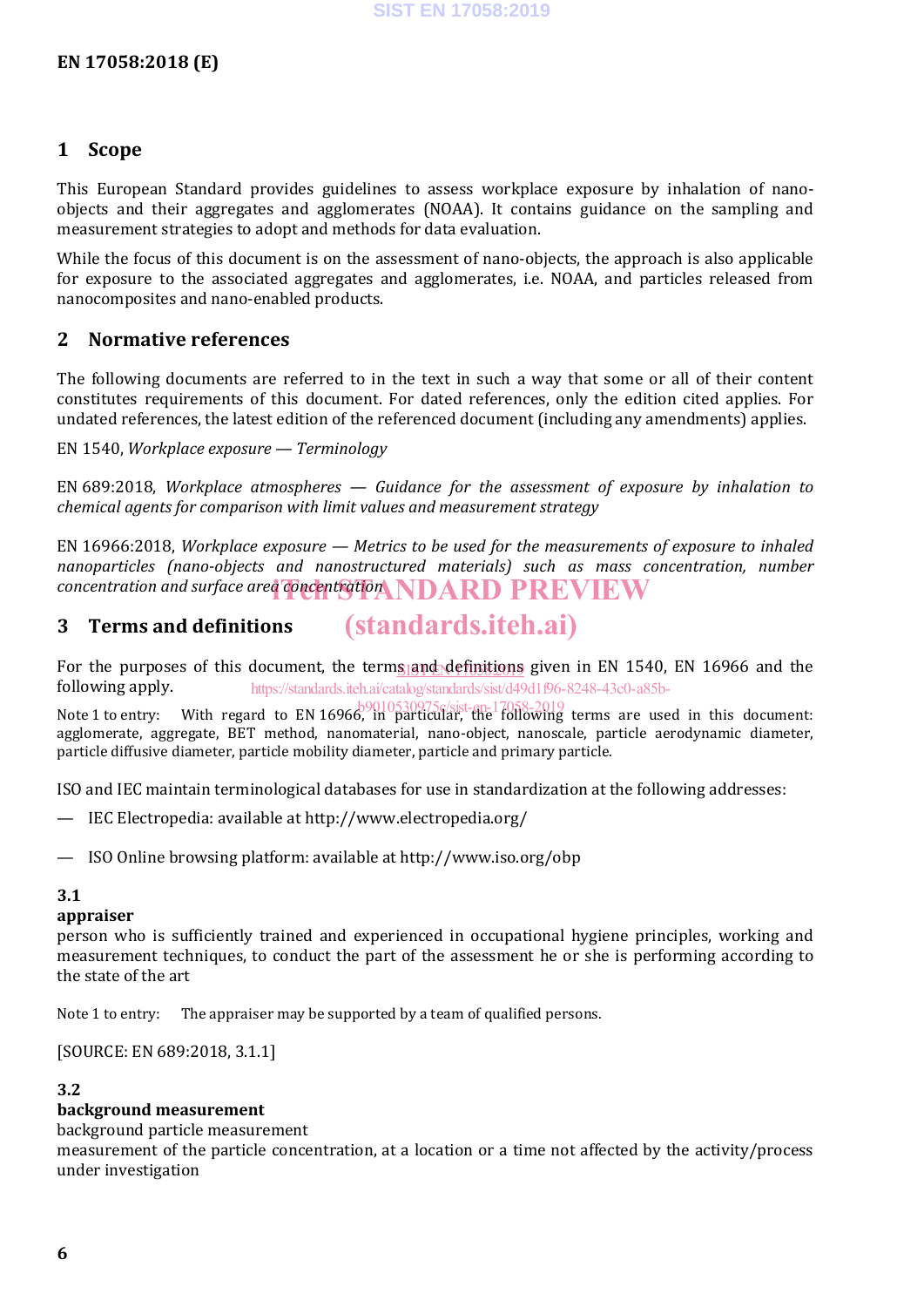[SOURCE: EN 16897:2017, 3.1, modified – The preferred term and its synonym have been taken over on separate lines.] [4]

### **3.3**

### **emission**

transfer process of liberated nanomaterial or other material to the workplace air

Note 1 to entry: The emission is usually expressed as a flow, e.g. quantity as mass or number of particles per unit time or unit area, or particle per mass of product.

### **3.4**

### **exposure assessment**

qualitative or quantitative determination of an employee's exposure to a chemical or biological agent performed by an appraiser

### **3.5**

### **exposure monitoring**

determination of exposure to airborne chemical and/or biological agents by using a sampling or monitoring device for gases, vapours or airborne particles

### **3.6**

### **far field**

well-mixed compartment of the workspace that remains as the near field is centered on the worker iTeh STANDARD PREVIEW

#### **3.7 median diameter**

## (standards.iteh.ai)

median particle diameter

particle size of a particle distribution t<u>or which one-ha</u>lf the total number of particles are larger and **one-half are smallen**ttps://standards.iteh.ai/catalog/standards/sist/d49d1f96-8248-43c0-a85b-

b9010530975c/sist-en-17058-2019

[SOURCE: ISO 16972:2010, 3.47] [5]

### **3.8**

### **nano-activity**

activity/task related to handling or processing nanomaterial

#### **3.9**

#### **release**

liberation of nanomaterial during a natural or technical process at any given lifecycle stage

Note 1 to entry: Liberation can occur in three main release forms, i.e. air dispersed (aerosols), liquid dispersed (suspensions) and undispersed material, e.g. debris. Release can be expressed without a specific metric, as a dispersion-specific fraction or percentage (in relation to air dispersed, liquid dispersed and undispersed) of the total release, or as a mass per unit area or unit quantity of the matrix. Release will be dependent on the physicalchemical properties of the nanomaterial and operational and environmental conditions.

### **3.10**

### **sensitivity**

true positive rate

proportion of actual positives which are correctly identified as such, and is complementary to the false negative rate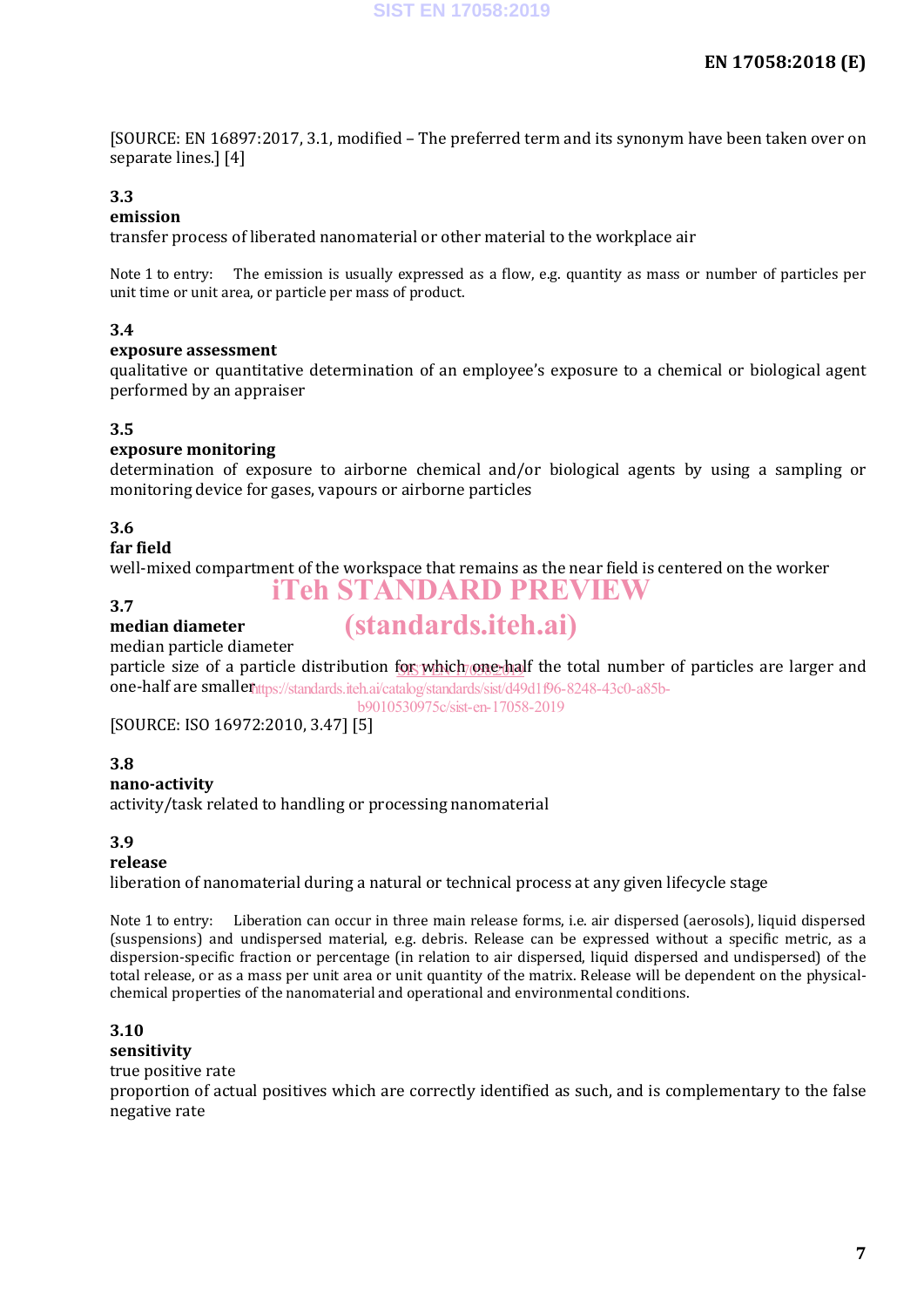### **3.11**

### **source domain**

generation mechanism that determines particle emission characteristics for a particular life cycle stage

Note 1 to entry: Different mechanisms determine the emission rate, particle size distribution, source location and transport of NOAA during the various life cycle stages (synthesis, downstream use, application or treatment of products and end of life)

Note 2 to entry: The source domain can comprise similar exposure situations including the vast majority of current and near future exposure situations [6].

[SOURCE: CEN ISO/TS 21623:2018-02, 3.17, modified – Note 2 to entry added] [7]

### **3.12**

### **near field**

well-mixed compartment consisting of a virtual cube with 2-m sides centred on the source of particles, with volume of 8  $\rm m^3$ 

Note 1 to entry: This near field space is a nominal definition and no sharp decline in concentration is envisaged to occur at the boundary between the near field and the far field.

### **3.13**

### **specificity**

true negative rate true negative rate<br>proportion of negatives which are correctly identified as such, and is complementary to the false positive rate (standards.iteh.ai)

### **4 Symbols and abbreviations**

SIST EN 17058:2019

For the purposes of this document, the following symbols and abbreviations apply. https://standards.iteh.ai/catalog/standards/sist/d49d1f96-8248-43c0-a85b-

| <b>Autocorrelation Function</b>                             |  |  |  |
|-------------------------------------------------------------|--|--|--|
| Aikaike Information Criterion                               |  |  |  |
| AutoRegressive                                              |  |  |  |
| Aerodynamic Particle Sizer                                  |  |  |  |
| AutoRegressive Integrated Moving Average                    |  |  |  |
| <b>Bayesian Information Criterion</b>                       |  |  |  |
| <b>Cross Correlation Function</b>                           |  |  |  |
| Count Median Diameter (the number-weighted median diameter) |  |  |  |
| Carbon NanoFiber                                            |  |  |  |
| Carbon NanoTube                                             |  |  |  |
| <b>Condensation Particle Counter</b>                        |  |  |  |
| Particle aerodynamic equivalent diameter                    |  |  |  |
| Particle diffusive equivalent diameter                      |  |  |  |
|                                                             |  |  |  |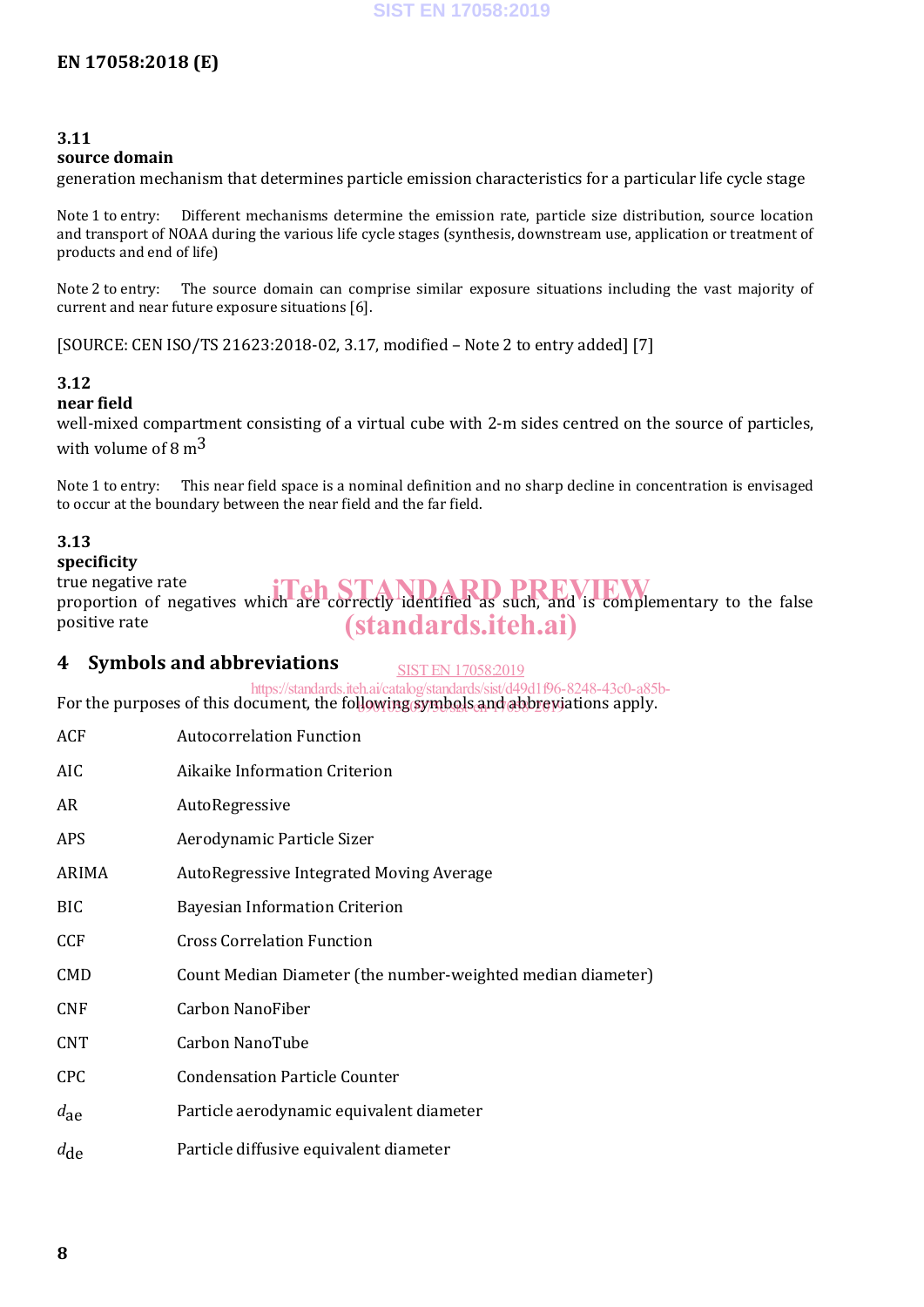### **EN 17058:2018 (E)**

| $d_{\rm me}$   | Particle mobility equivalent diameter                                                                         |  |  |  |
|----------------|---------------------------------------------------------------------------------------------------------------|--|--|--|
| $d_{\rm opt}$  | Optical diameter                                                                                              |  |  |  |
| DC             | Diffusion Charger                                                                                             |  |  |  |
| <b>DEMC</b>    | Differential Electrical Mobility Classifier                                                                   |  |  |  |
| <b>DMAS</b>    | Differential Mobility Analysing System                                                                        |  |  |  |
| <b>DR</b>      | <b>Decision Rule</b>                                                                                          |  |  |  |
| DRI            | <b>Direct Reading Instrument</b>                                                                              |  |  |  |
| <b>EDS</b>     | <b>Energy Dispersive X-Ray Spectroscopy</b>                                                                   |  |  |  |
| <b>ELPI</b>    | <b>Electrical Low Pressure Impactor</b>                                                                       |  |  |  |
| EM             | <b>Electron Microscopy</b>                                                                                    |  |  |  |
| EoL            | End of Life                                                                                                   |  |  |  |
| <b>ESP</b>     | Electrostatic Precipitator                                                                                    |  |  |  |
| FF             | Far Field                                                                                                     |  |  |  |
| <b>FMPS</b>    | Fast Mobifty Particle SizerDARD PREVIEW                                                                       |  |  |  |
| <b>HVAC</b>    | Heating, Ventilation and Airconditionnal.ai)                                                                  |  |  |  |
| <b>ICP-AES</b> | Inductively Coupled Plasma <sub>L</sub> Atomic Emission Spectroscopy                                          |  |  |  |
| ICP-MS         | Inductively Coupled Plasma - Mass Spectroscopy<br>Spectroscopy -43c0-a85b-<br>b9010530975c/sist-en-17058-2019 |  |  |  |
| LSL            | Lower Size Limit                                                                                              |  |  |  |
| MA             | <b>Moving Average</b>                                                                                         |  |  |  |
| <b>MNO</b>     | Manufactured Nano-Object                                                                                      |  |  |  |
| <b>MSDS</b>    | <b>Material Safety Data Sheet</b>                                                                             |  |  |  |
| <b>NECID</b>   | Nano Exposure and Contextual Information Database                                                             |  |  |  |
| NF             | Near Field                                                                                                    |  |  |  |
| NM             | NanoMaterial                                                                                                  |  |  |  |
| <b>NOAA</b>    | Nano-Objects and their Aggregates and Agglomerates                                                            |  |  |  |
| <b>NPV</b>     | <b>Negative Predictive Value</b>                                                                              |  |  |  |
| <b>NSAM</b>    | Nanoparticle Surface Area Monitor                                                                             |  |  |  |
| <b>OECD</b>    | Organisation for Economic Co-operation and Development                                                        |  |  |  |
| <b>OEL</b>     | Occupational Exposure Limit                                                                                   |  |  |  |
| <b>OPC</b>     | <b>Optical Particle Counter</b>                                                                               |  |  |  |
| <b>PACF</b>    | Partial Autocorrelation Function                                                                              |  |  |  |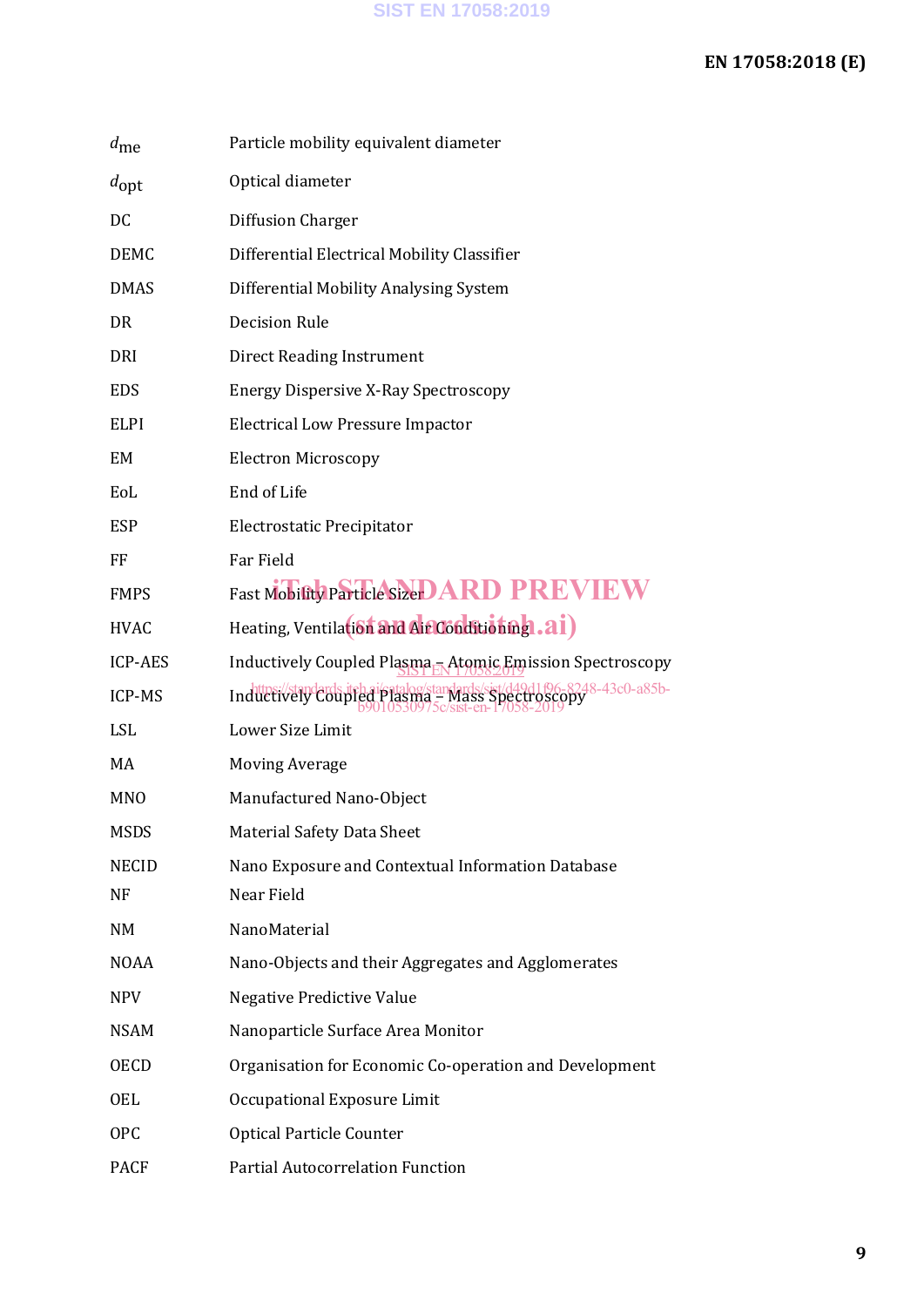### **SIST EN 17058:2019**

### **EN 17058:2018 (E)**

| <b>PEROSH</b>    | Partnership for European Research in Occupational Safety and Health                                             |  |  |  |  |  |
|------------------|-----------------------------------------------------------------------------------------------------------------|--|--|--|--|--|
| <b>PGNP</b>      | <b>Process Generated NanoParticle</b>                                                                           |  |  |  |  |  |
| PM2.5            | Particle size fraction with the aerodynamic cut-size equal to 2,5 µm                                            |  |  |  |  |  |
| PM <sub>10</sub> | Particle size fraction with the aerodynamic cut-size equal to 10 µm                                             |  |  |  |  |  |
| <b>PSD</b>       | Particle Size Distribution                                                                                      |  |  |  |  |  |
| QA               | <b>Quality Assurance</b>                                                                                        |  |  |  |  |  |
| QC               | <b>Quality Control</b>                                                                                          |  |  |  |  |  |
| R&D              | Research & Development                                                                                          |  |  |  |  |  |
| <b>REL</b>       | Recommended Exposure Limit (by NIOSH)                                                                           |  |  |  |  |  |
| <b>SD</b>        | Source Domain                                                                                                   |  |  |  |  |  |
| <b>SEM</b>       | <b>Scanning Electron Microscopy</b>                                                                             |  |  |  |  |  |
| <b>SMPS</b>      | <b>Scanning Mobility Particle Sizer</b>                                                                         |  |  |  |  |  |
| SOP              | <b>Standard Operating Procedure</b>                                                                             |  |  |  |  |  |
| <b>TEM</b>       | Transmission Electron Microscopy ARD PREVIEW                                                                    |  |  |  |  |  |
| <b>TEOM</b>      | Tapered Element Oscillating Microbalance itch.ai)                                                               |  |  |  |  |  |
| TP               | <b>Thermal Precipitator</b><br><b>SIST EN 17058:2019</b>                                                        |  |  |  |  |  |
| <b>TWA</b>       | Time Weighted Average teh.ai/catalog/standards/sist/d49d1f96-8248-43c0-a85b-<br>b9010530975c/sist-en-17058-2019 |  |  |  |  |  |
| <b>XRD</b>       | X-Ray Diffraction                                                                                               |  |  |  |  |  |
| <b>XRF</b>       | X-ray Fluorescence                                                                                              |  |  |  |  |  |

### **5 Measurement strategy**

### **5.1 General**

### **5.1.1 Objectives**

A measurement strategy for workplace exposure assessment might have a number of objectives to fulfil including

- a) determination of the substances to which exposure may take place;
- b) measurement of the existing OELs for those substances in air;
- c) selection of appropriate metrics and instruments to monitor exposure;
- d) analysis and interpretation of the results.

The exposure measurements are part of risk assessment and the objectives can be exposure assessment, compliance with any occupational exposure limit or benchmark level, evaluation of the effectiveness of exposure control measures or epidemiology. The design of the actual measurement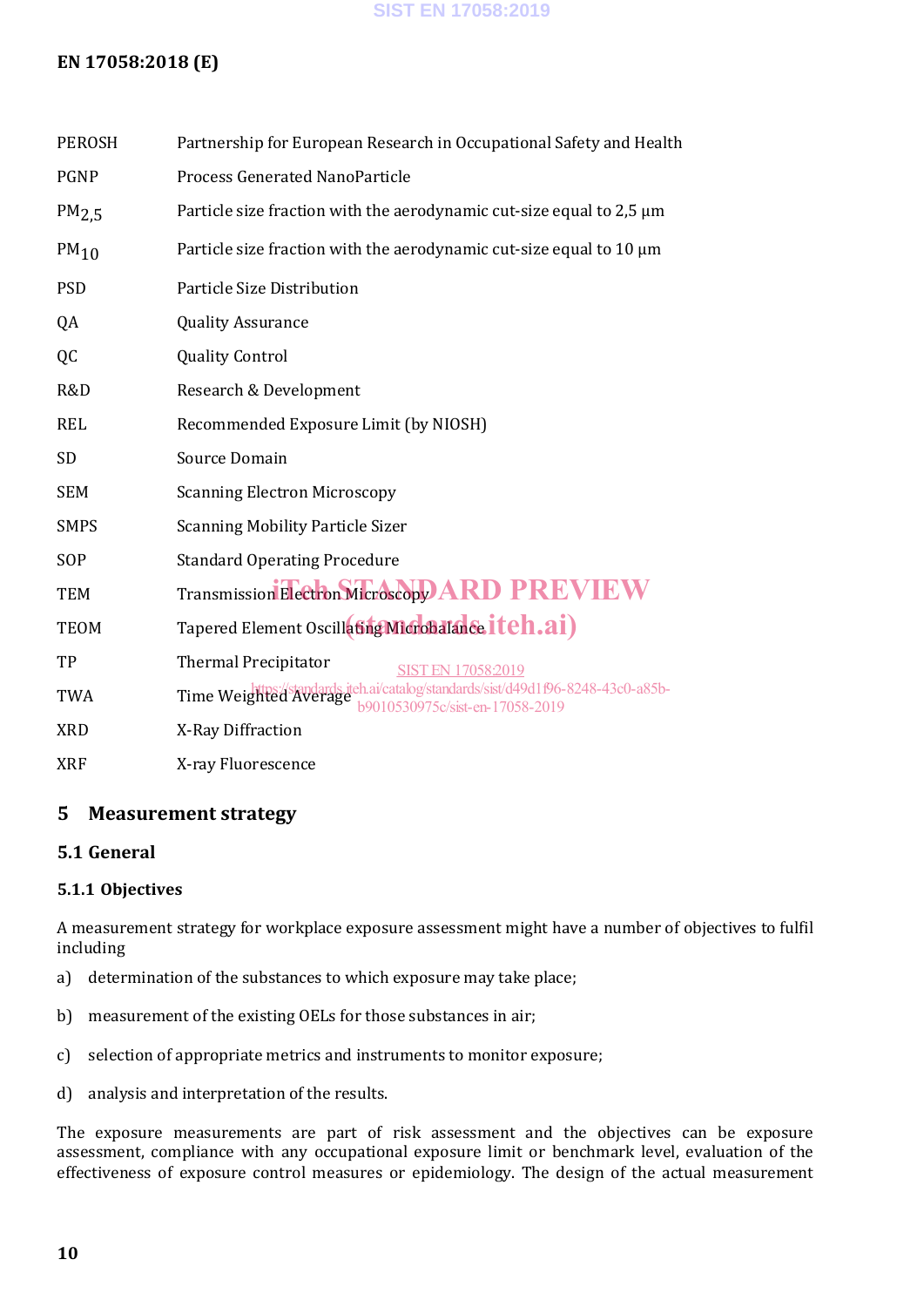strategy shall be consistent with the study objectives. Exposure measurement studies that attempt to identify exposure pathways (transport processes of the contaminant from source to the receptor (the worker)) and exposure-modifying factors/determinants shall include both measurements at the source as well as at the receptor, i.e. the breathing zone. Exposure assessments for use in compliance assessment, epidemiologic studies, or risk assessment shall focus on the individual worker using breathing zone samples collected over a full work shift or a suitable time weighted average. In contrast, studies of the efficacy of a technical control measure may for example be carried out using static measurements at or near the workstation or the location where the task is performed.

Depending on the objective of the assessment, the resources and the expertise, the assessment can be performed at a specific level. The levels of exposure assessment are addressed in 5.3.

#### **5.1.2 Source domains**

For exposure assessment to NOAA, the concept of the source domains (SD) was developed [6], which describes different processes during the lifecycle of a nanomaterial:

- During the production phase (synthesis) prior to harvesting the bulk material, point source or fugitive emission, e.g. emissions from the reactor, leaks through seals and connections, and incidental releases, can take place (SD1). In these cases, discrete nanoparticles and agglomerates will be formed;
- During the manufacturing of products, the handling and transfer of bulk manufactured nanomaterial powders with relatively low energy can release nanoparticles, e.g. collection, harvesting, bagging, bag dumping, bag emptying, scooping, weighing, dispersion/ compounding in harvesting, bagging, bag dumping, bag emptying, scooping, weighing, dispersion/ compounding in<br>composites (SD2). However, the powders are already in agglomerated stage and high shear forces are needed for deagglomeration [8]. [9]. Therefore, the majority of the released particles will be agglomerates;
- During further processing or in the use phase of a ready-to-use nanoproduct, release can be<br>be a ready-to-use nanoproduct in the use in the weakening and the angle is the above of the contract of the can expected during the relatively high energy dispersion of either a) solid, powdery or (liquid) intermediates containing highly concentrated  $(>25\%)$  nanoparticles or b) application of (relatively low concentrated < 5 %) ready-to-use products (SD3). Examples of SD3a are pouring, injection molding, (jet) milling, stirring, mixing. As higher shear forces can occur during high energy dispersion de-agglomeration can occur. Examples of SD3b are application of coatings or spraying of solutions that can form nanosized aerosols after evaporation of the liquid phase component, usually of mixed composition; SIST EN 17058:2019 https://standards.iteh.ai/catalog/standards/sist/d49d1f96-8248-43c0-a85b-
- During the use phase of a product or its end-of-life (EoL) phase, activities resulting in fracturing and abrasion of manufactured nanoparticles-enabled end products at work sites, e.g. low energy abrasion, manual sanding, or, high energy machining, e.g., sanding, grinding, drilling cutting, shredding. High temperature processes like incineration which can occur during the EoL of a material or product are included (SD4). Most likely it will be multi-composed aerosols, and in case of machining also matrix-bound nanoparticles, whereas during thermal processes nanoparticles can also be formed following nucleation and condensation of vapours [10].

Relevant contextual information achieved during the identification of a source domain will facilitate the selection of an appropriate measurement strategy, since the source domain concept reflects different mechanisms of release and consequently possible different nature of released aerosols, e.g. state of agglomeration and composition.

### **5.2 Measuring devices and measurement methods**

A range of metrics and hence measurement instruments are currently used, because there are NOAA without a nanospecific OEL, and there is no agreed measurement metric to measure the exposure.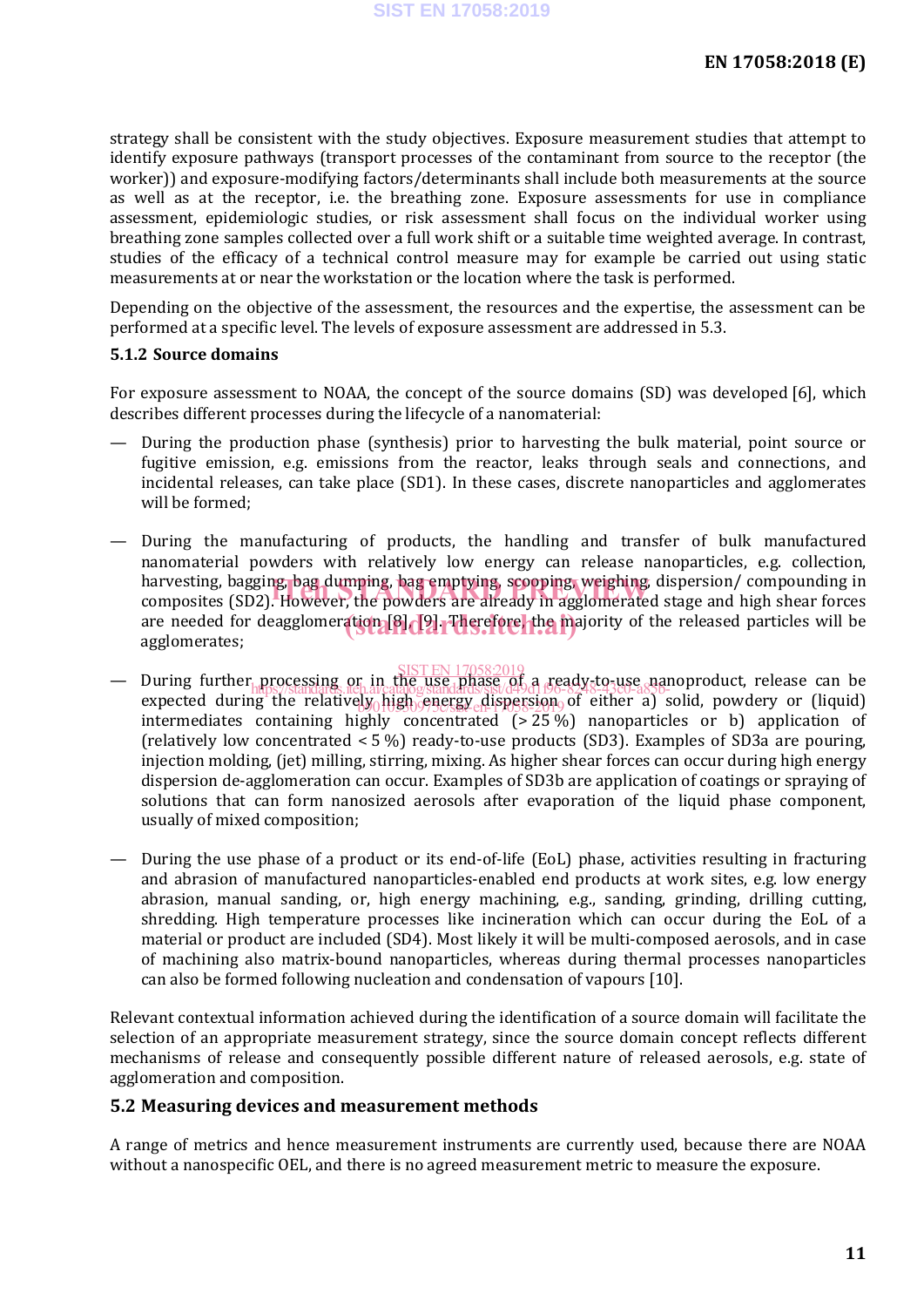Hence, exposure assessment methodologies and measurement strategies often rely on multiple metrics and instruments, including real-time monitors and sampling devices to enable off-line analysis, in order to conduct an adequate exposure assessment. The most commonly reported combination of real-time and off-line instruments include direct-reading, handheld instruments (Condensation Particle Counter (CPC), Diffusion Charger (DC) and Optical Particle Counter (OPC)) to detect releases of airborne nanoobjects accompanied by sampling (Electrostatic Precipitator (ESP), Thermal Precipitator (TP) or filter) and subsequent chemical and electron microscopic (EM) analyses (SEM or TEM with Energy Dispersive X-Ray Spectroscopy (EDS)) and or XRF/ICP-MS for particle identification and elemental composition are given in Table 1.

| <b>Metric</b> | <b>Measured or</b><br>calculated<br>metric | Size-integrated,<br>aerosol fraction<br>or size-resolved | <b>Monitor</b><br>or<br>sampler | <b>Type of device</b><br>(example)                 |
|---------------|--------------------------------------------|----------------------------------------------------------|---------------------------------|----------------------------------------------------|
| Number        | measured                                   | size-integrated                                          | Monitor                         | DC                                                 |
|               |                                            |                                                          |                                 | <b>CPC</b>                                         |
| Surface area  | measured                                   | size-integrated                                          | Monitor                         | <b>DC</b>                                          |
| Mass          | measured                                   | aerosol fraction                                         | Sampler                         | Cyclone, impactor                                  |
|               |                                            |                                                          |                                 | Diffusive collection                               |
|               | iTeh                                       | size-integrated<br>standards.iteh.ai)                    | Sampler                         | Sampler for EM analysis,<br>e.g. ESP, TP, cyclone) |
|               | https://standards.j                        | SIST EN 17058:2019<br>eh ai/oatalog/standards/sis        | A40416682                       | Sampler for XRF - ICPMS<br>analysis                |
| Number        | calculated                                 | size cresolvedist-en-1                                   | <b>70Montor</b>                 | DMAS, OPC, APS a                                   |
|               |                                            |                                                          |                                 | <b>ELPI</b>                                        |
| Mass          | calculated                                 | size-resolved                                            | Sampler                         | Cascaded diffusion<br>collectors                   |
|               | calculated                                 | size-resolved                                            | Sampler                         | Cascade impactor                                   |
|               |                                            |                                                          |                                 | Diffusive collection                               |

### **Table 1 — Overview of type of monitor or sampler and associated exposure metric (see also EN 16966:2018, Table 1)**

a APS is an example of a suitable product available commercially. This information is given for the convenience of users of this European Standard and does not constitute an endorsement by CEN of this product.

A more comprehensive suite of real-time and off-line instruments as well as the methods to collect offline samples that are also reported for conducting exposure measurements are summarized in Annex A.

### **5.3 Levels of exposure assessment**

### **5.3.1 General**

Three levels of assessment of (the potential for) exposure to NOAA will be distinguished, i.e. initial assessment, basic assessment and comprehensive assessment. They differ with respect to their objectives, methodologies and accuracy of the outcome, as well as with the information input requirements and the level of expertise needed for application. The decision rules for interpreting the outcome for all three tiers are given in Clause 6.